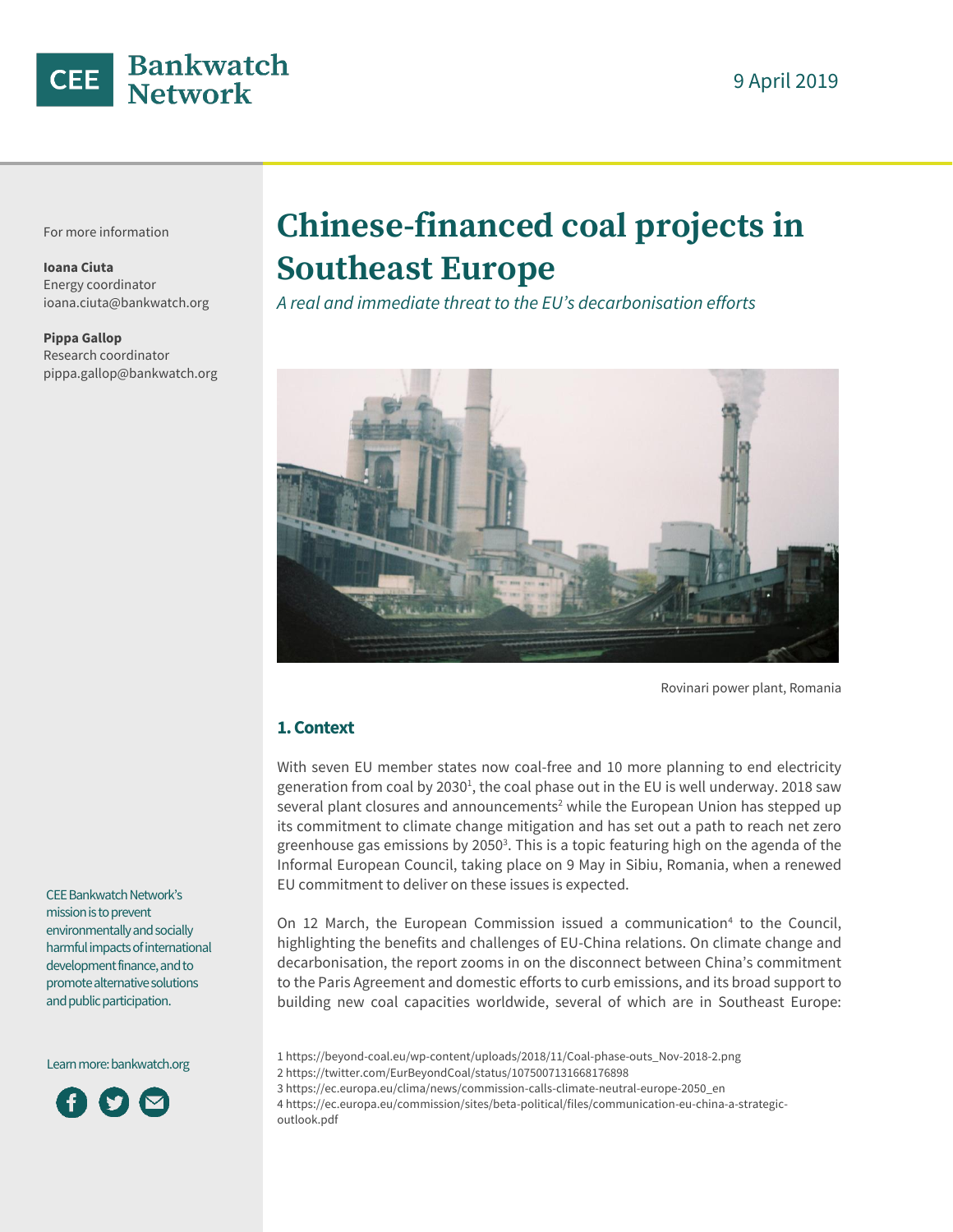*"China is at the same time the world's largest carbon emitter and the largest investor in renewable energy. The EU welcomes the role of China as one of the main brokers of the Paris Agreement. At the same time, China is constructing coal-fired power stations in many countries; this undermines the global goals of the Paris Agreement. China is a strategic partner on climate change and the clean energy transition, with whom we need to continue developing a strong relationship, given the sheer size of its emissions (around 27% of the global amount), which continue to rise. Our partnership is essential for the success of global climate action, clean energy transition efforts and ocean governance. [...] In addition, the EU and China should strengthen their cooperation on sustainable finance, to channel private capital flows towards a more sustainable and climate-neutral economy.<sup>5</sup>*

Ironically, as the host of the Informal European Council and holding the EU presidency, Romania is one of the southeast European countries lured by potential Chinese financing for a new 600 MW coal-fired power plant - Rovinari 7. The project is not only uneconomic, as explained below, but does not in any way fit the EU's net zero emissions ambition.

## **2. Overview of China-supported coal projects in Southeast Europe**

EU member states Romania and Greece, as well as several EU enlargement countries in the Western Balkans<sup>6</sup>, plan to build new lignite power plants.The Balkan coal plans starkly conflict with the Paris Agreement's aim of limiting climate change to  $1.5^{\circ}C$ <sup>7</sup> but readily available Chinese money is enabling them to go ahead.

As the international financial institutions have phased out direct coal financing, most of the plants are slated for loans from the state-owned China Eximbank or other Chinese public banks. **Up to 3.5 GW of coal plants may be built in southeast Europe with Chinese financial support.**

The **three financing deals signed so far** by Chinese banks for lignite power plants in the region are for Stanari (CDB, June 2012, already built), Kostolac B3 (Eximbank, December 2014) and Tuzla 7 (Eximbank, November 2017), but at least six more plants have been subject to Memoranda of Understanding between Chinese companies and Balkan Governments.

**All the projects exhibit breaches of EU legislation** on environment, state aid and/or procurement and they will also **lock EU accession countries into several decades of harmful and expensive coal use**. Additionally, they **threaten to spawn a group of pro-coal countries in the EU** once accession takes place, which could further weaken the EU's climate ambitions.

Nevertheless, apart from Stanari in Bosnia-Herzegovina, which started operating in 2016, **all the coal plans are delayed. It is not too late to stop them.**

<sup>5</sup> <https://ec.europa.eu/commission/sites/beta-political/files/communication-eu-china-a-strategic-outlook.pdf> 6 Bosnia-Herzegovina, Serbia, Montenegro and Kosovo.

<sup>7</sup> Alexander Pfeiffer, Richard Millar, Cameron Hepburn, Eric Beinhocker: The '2°C capital stock' for electricity generation: Committed cumulative carbon emissions from the electricity generation sector and the transition to a green economy, Received 11 September 2015, Revised 16 February 2016, Accepted 18 February 2016, Available online 24 March 2016,

http://www.oxfordmartin.ox.ac.uk/publications/view/2119; Oil Change International et al: The Sky's Limit: Why the Paris Climate Goals Require a Managed Decline of Fossil Fuel Production, September 2016, http://priceofoil.org/2016/09/22/the-skys-limit-report/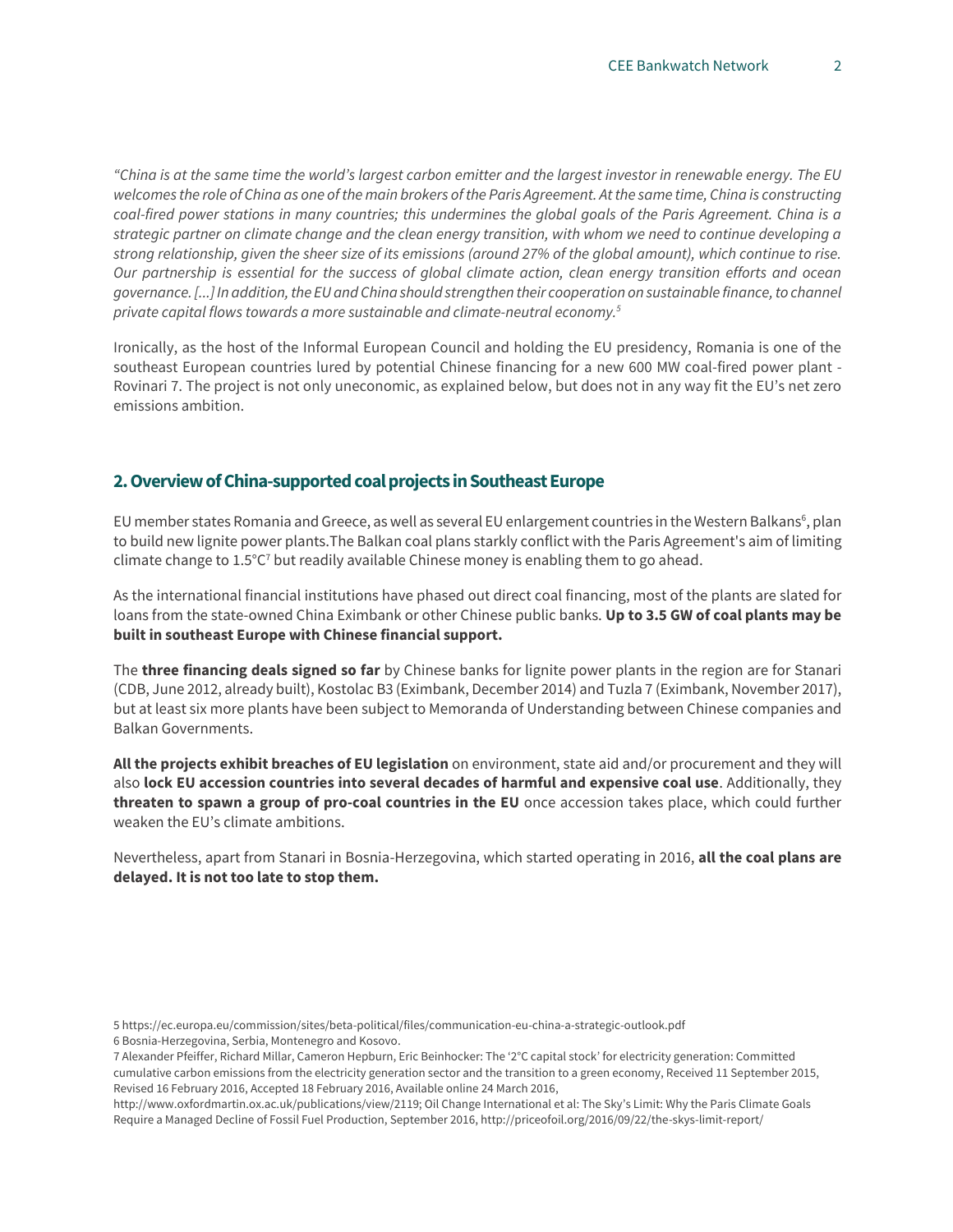## **3. Potential Chinese-financed coal projects in EU countries of Southeast Europe**

#### ROVINARI LIGNITE POWER PLANT, 600 MW, ROMANIA

Talks of plans for a new unit at Rovinari involving the China Huadian Engineering company have been going on for several years but the project has not received any significant permits. In early November 2014, a [new joint](http://www.mediafax.ro/economic/ce-oltenia-si-china-huadian-au-semnat-acordul-de-constructie-a-noului-grup-energetic-la-rovinari-13481949)  [venture company was set up](http://www.mediafax.ro/economic/ce-oltenia-si-china-huadian-au-semnat-acordul-de-constructie-a-noului-grup-energetic-la-rovinari-13481949) between Huadian and Oltenia Energy Complex (CEO).

The project had been at a standstill for years, until it was included on the list of priority investments in the Energy Strategy for 2016-2030. The Strategy estimated the cost of the project at approximately EUR 1 billion. Since then, several rounds of negotiations have taken place between Chinese delegations, the Romanian Ministry of Energy and the energy utility, Oltenia Energy Complex (OEC).

The planned supercritical unit would have several issues, including:

- Economics: The project would likely have difficulties in meeting the project's debt service requirements as the organic cash flow generation would be limited and not sufficient under current energy market prices.<sup>8</sup>
- Environmental concerns: EU Directive 2011/92/EU on environmental impact assessment makes licensing coal plants more complicated than before, as the project's impact on climate and the vulnerability of the project to climate change must be explicitly considered in the environmental impact assessment.

Under the current EU Emissions Trading Scheme, the evolution of  $CO<sub>2</sub>$  prices will be key for the viability of the project<sup>9</sup>. Coal fired units – without any CO<sub>2</sub> mitigation technology – are usually the single largest CO<sub>2</sub> emitters in any given country. This is no different in this case. We have seen a strong increase in prices over the last 15 months which would significantly reduce the financial viability of coal fired units as these operate with high  $CO<sub>2</sub>$  intensity.

#### MELITI II LIGNITE POWER PLANT, 450 MW, GREECE

In September 2016, the Greek public power corporation PPC [signed a Memorandum of](https://energypress.eu/ppc-chinas-cmec-sign-mou-for-new-power-station/) [Understanding w](https://energypress.eu/ppc-chinas-cmec-sign-mou-for-new-power-station/)ith China's CMEC – the same company involved in Kostolac in Serbia – for the construction of a second unit at the Meliti power station near Florina. Since then, there has been little progress with the project bu[t a new law](https://www.reuters.com/article/us-eurozone-greece-publicpower/greek-mps-allow-power-plant-sales-govt-says-not-selling-family-silver-idUSKBN1HW1D8) on the sale of 40% of PPC's lignite assets in April 2018 included the existing plant Meliti I, and the production license for a new 450 MW plant, Meliti II plus all associated mines. PPC launched an international tender in May 2018 and the sale should have been concluded by the end of the year. However, the [first attempt failed](https://energypost.eu/greece-lignite-asset-sale-failure-could-shift-focus-to-electricity-market-reform-and-renewables/?utm_campaign=shareaholic&utm_medium=twitter&utm_source=socialnetwork) miserably. At the beginning five companies expressed interest including one Chinese consortium - Beijing Guohua Power Company Limited And Damco Energy - but they didn't make any binding offer by the set deadline, February 2019.

Now, there is a second sale attempt and six [companies have expressed interest.](http://www.ekathimerini.com/238634/article/ekathimerini/business/six-suitors-for-ppc-lignite-plants-including-a-second-firm-from-china) These include the five previous ones plus a new Chinese investor, China Western Power Industrial Co Ltd**.** Whether they will go ahead and submit a binding offer by the deadline (not fixed yet, but expected for May 2019) is not easily predictable. If the sale of PPC's assets is really about increasing competition between the existing production capacity, Meliti II should be removed from the package altogether.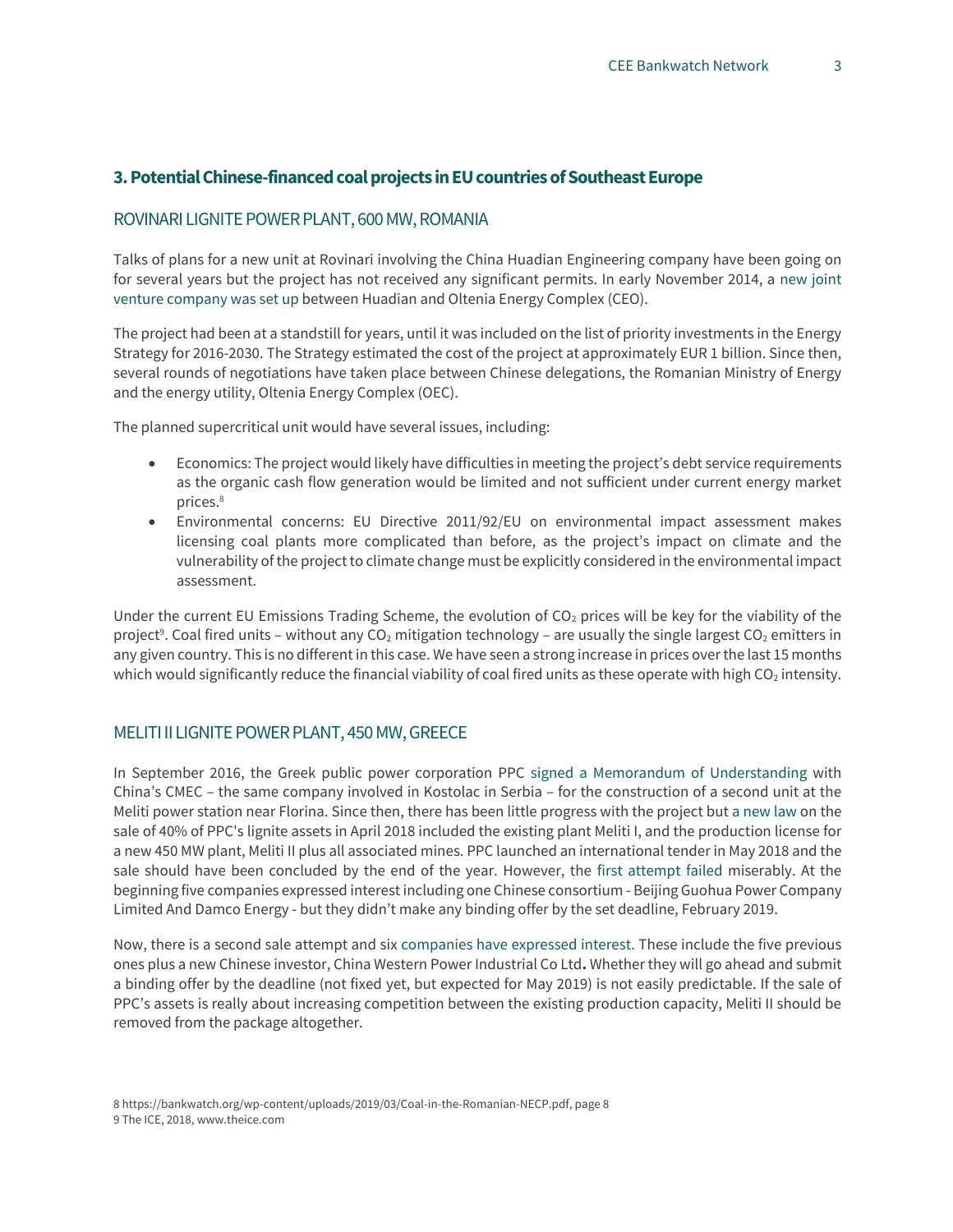## **4. Chinese coal projects with a financing deal in EU accession countries**

## KOSTOLAC B3 LIGNITE POWER PLANT, 350 MW, SERBIA



Kostolac B power plant, Serbia. Photo capture: https://www.bbc.com/news/science-environment-46310807

## Key issues:

- no tender conducted for the main contractor
- non-compliant with current EU pollution limits, known as the 2017 LCP BREF
- $\bullet$  lignite mine expansion without an environmental impact assessment<sup>10</sup>
- economically unfeasible even with a  $CO<sub>2</sub>$  price of EUR 5.79 per tonne<sup>11</sup>. The current CO2 price is four times higher.
- arbitration on the project to be conducted under Chinese rules.

In November 2013 [a deal was signed with China Machinery Engineering Corporation \(CMEC\) t](http://en.cmec.com/xwzx/gsxw/201311/t20131121_133297.html)o construct the new Kostolac B3 lignite plant in north-east Serbia. No tender procedure took place. Instead, the Chinese and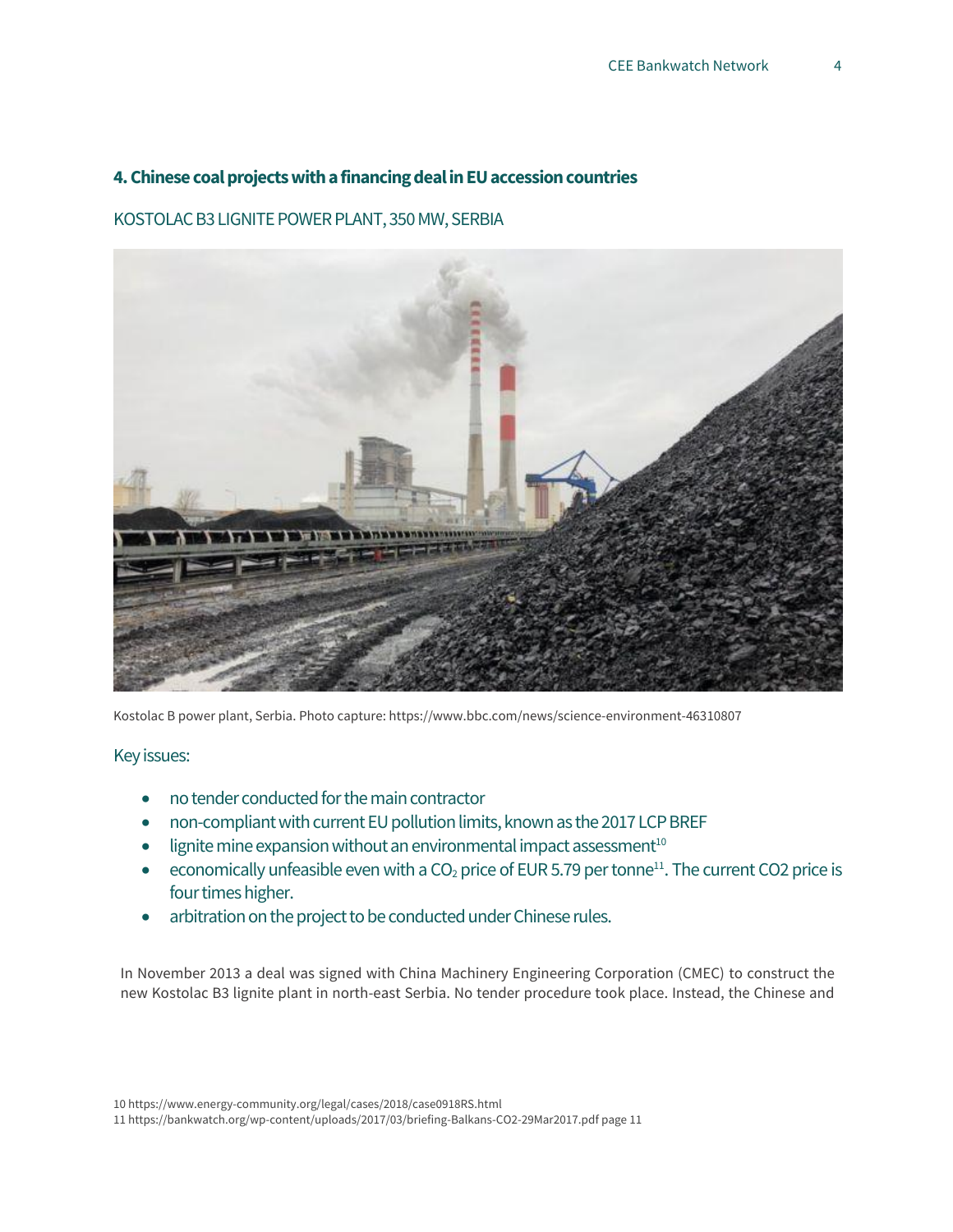Serbian governments signed an intergovernmental agreement freeing joint projects from tender obligations $12$ – a move which would not be allowed under EU law.

A USD 608 million loan contract wa[s signed with](http://bankwatch.org/news-media/blog/campaign-update-kostolac-b3-lignite-plant-loan-agreement-bypasses-public-debate-and-) [China Exim Bank in December 2014. I](http://bankwatch.org/news-media/blog/campaign-update-kostolac-b3-lignite-plant-loan-agreement-bypasses-public-debate-and-)n early 2015 it was ratified by the Serbian parliament in an extraordinary session announced to the public less than 24 hours in advance. The contract contains several problematic provisions, e.g. any arbitration will take place in Beijing.

The Serbian government took the loan on behalf of state company EPS, [raising issues of compliance](http://bankwatch.org/publications/risks-coal-and-electricity-investments-western-balkans-ukraine-and-moldova-due-state-ai) [with its](http://bankwatch.org/publications/risks-coal-and-electricity-investments-western-balkans-ukraine-and-moldova-due-state-ai)  [state aid obligations u](http://bankwatch.org/publications/risks-coal-and-electricity-investments-western-balkans-ukraine-and-moldova-due-state-ai)nder th[e Energy](https://www.energy-community.org/) [Community Treaty.](https://www.energy-community.org/)

The environmental impact assessment process had to be repeated after the original approval expired and the [Espoo Convention Implementation](http://bankwatch.org/news-media/blog/cross-border-coal-pollution-first-time-under-scrutiny-un-body) [Committee c](http://bankwatch.org/news-media/blog/cross-border-coal-pollution-first-time-under-scrutiny-un-body)riticised Serbia for failure to assess the transboundary environmental effects of the plant. A new environmental assessment was carried out in 2017 and the study was approved on 28 September.

Just weeks later, on 20 November – a few days before th[e China-Central & Eastern Europe](http://www.china-ceec.org/eng/) [summit in](http://www.china-ceec.org/eng/) Budapest - it was [suddenly announced t](http://www.srbija.gov.rs/vesti/vest.php?id=125358)hat construction of Kostolac B3 was starting. Surprised, the Center for Ecology and Sustainable Development [\(CEKOR\) r](https://www.facebook.com/CentarEkologijaOdrziviRazvoj/)equested the building permit. However, the only document disclosed so far is a permit for the B3 chimney, not for the whole plant. And it is dated July 2017, before the environmental assessment was even completed.

To add to the legal issues, the expansion of the captive Drmno opencast mine was in 2013 exempted from undertaking an EIA process, $13$  a decision which appears to conflict with Serbian legislation as well as the EIA Directive under the Energy Community Treaty and is currently subject to an investigation by the Energy Community Secretariat.

In 2017, the EU [updated its industrial emissions rules, w](https://bankwatch.org/blog/balkan-governments-unprepared-for-new-eu-pollution-rules)hich Kostolac B3 will be obliged to abide by on entering the EU, if not before. However, the air emissions limits in the Kostolac B3 environmental assessment are not in line with the new standards (the so-called LCP BREF). As an EU accession country, Serbia needs to make sure that any new plant is in line with these standards or it risks being landed with expensive retrofit costs later on.

In 2012 the China Banking Regulatory Commission issued th[e Green Credit Directive a](http://www.cbrc.gov.cn/chinese/home/docView/127DE230BC31468B9329EFB01AF78BD4.html)s a means of supporting Chinese stakeholders in upholding environmental and social standards in overseas projects. Article 21 states that Chinese banking institutions "*shall…make sure project sponsors abide by applicable laws and regulations on environmental protection, land, health, safety, etc. of the country or jurisdiction where the project is located.*" This provision has so far not been adhered to in the case of Kostolac B3.

The plant's contribution to Serbia's energy security is also doubtful, as the Drmno mine suffered serious flooding in 2014. As well as having to mount a huge effort to save the mine during the May floods, [between July](http://www.balkanmagazin.net/struja/cid189-100744/izgradnja-bloka-b3-u-kostolcu-ceka-zeleno-svetlo-iz-kine)  [and September more than 2 million m3](http://www.balkanmagazin.net/struja/cid189-100744/izgradnja-bloka-b3-u-kostolcu-ceka-zeleno-svetlo-iz-kine) [of water spilled into the mine,](http://www.balkanmagazin.net/struja/cid189-100744/izgradnja-bloka-b3-u-kostolcu-ceka-zeleno-svetlo-iz-kine) bringing with it around 800 000 m3 of sludge and mud, and engulfing mining machinery in mud.

12 On 20 August 2009 the Serbian government signed a Memorandum of Understanding with the Chinese government on economic and technical co-operation in the field of infrastructure. Annex 2 to the 2009 agreement was signed on 26 August 2013. This annex includes a clause in Article 5 that (our translation): Agreements, contracts, programmes and projects carried out in accordance with Article 4 of the Agreement on the territory of the Republic of Serbia do not carry an obligation to publish a public tender for carrying out investment works and delivery of goods and services, except if it is otherwise specified in the commercial contract from paragraph 4 of this Article." 13 Ministry of Energy, Development and Environmental Protection of the Republic of Serbia: Decision no.353-02-901/2013-05, dated 26.07.2013.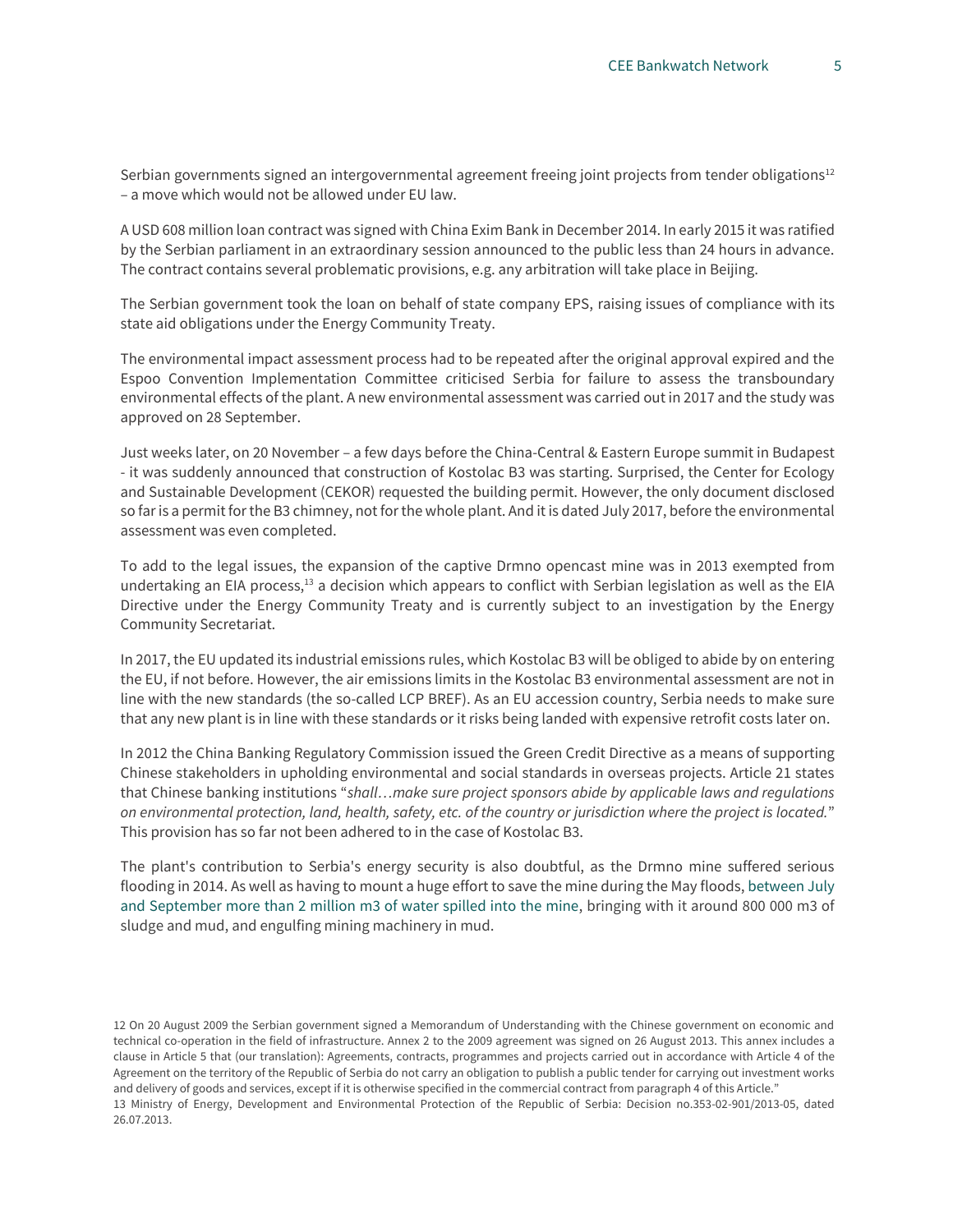Kostolac B power plant has already undergone rehabilitation at its existing units, carried out by the same CMEC and financed by China Eximbank. The project has raised concerns regarding its functionality.

Although the Serbian Prime Minister [announced t](https://www.energetskiportal.rs/blokovi-b1-i-b2-u-kostolcu-dobili-postrojenja-za-odsumporavanje/)he completion of the Kostolac B1 and B2 desulphurisation units in August 2017, between then and March 2019 the local community observed that the desulphurisation installation has worked on very few occasions. In response to an enquiry from CEKOR, the Environmental Inspectorate stated on 01.03.2018 that the de-SOx installation was not operating during the winter months. It added that the planned landfill for the gypsum - a by-product of de-SOx - had not been completed.

## STANARI LIGNITE POWER PLANT, 300 MW, REPUBLIKA SRPSKA, BOSNIA-HERZEGOVINA - a cautionary tale



Stanari power plant, January 2018, photo capture: https://www.facebook.com/2215612446 45441/videos/1209652729169616/

## Key issues:

- open Espoo Convention investigation due to BIH's failure to notify neighbouring countries about potential transboundary pollution
- non-compliance with recent EU pollution standards
- long outage periods: 53 days in 2017 and at least 50 in 2018
- growing community discontent regarding the lignite mine's operation and expansion, which has exacerbated floods in the nearby settlement $14$

The project was initiated b[y Energy Financing Team](http://www.eft-group.net/) (EFT) and financed by the state-owned China Development Bank (CDB). Construction, carried out by Dongfang Electric Corporation, started in 2013 and the plant started commercial operations in September 2016. Due to its use of a dry cooling system, the plant's net efficiency level is only around 34.1 percent, compared to 36.5-40 percent required by the [EU best](http://eur-lex.europa.eu/legal-content/EN/TXT/HTML/?uri=CELEX:32017D1442&from=EN) [available techniques standard.](http://eur-lex.europa.eu/legal-content/EN/TXT/HTML/?uri=CELEX:32017D1442&from=EN)

Originally the plant's environmental permit allowed air pollution from the plant to be 2-3 times as high as allowed by the EU Large Combustion Plants Directive. Only after [a complaint to the Energy Community](http://bankwatch.org/news-media/for-journalists/press-releases/bosnia-and-herzegovina-breaches-energy-community-treaty-co?utm_source=feedburner&utm_medium=feed&utm_campaign=Feed:+Bnkwtch-PR+(Bankwatch+press+releases)) dispute settlement mechanism was submitted by environmental group Center for Environment from Banja Luka in January 2014, [was the](https://www.energy-community.org/portal/page/portal/ENC_HOME/NEWS/News_Details?p_new_id=11281)  [permit r](https://www.energy-community.org/portal/page/portal/ENC_HOME/NEWS/News_Details?p_new_id=11281)eviewed. Since the plant was permitted, the Energy Community's rules have changed to require the application of the

stricter Industrial Emissions Directive for plants entering operation after 2019, rendering Stanari out of step before it even entered operation.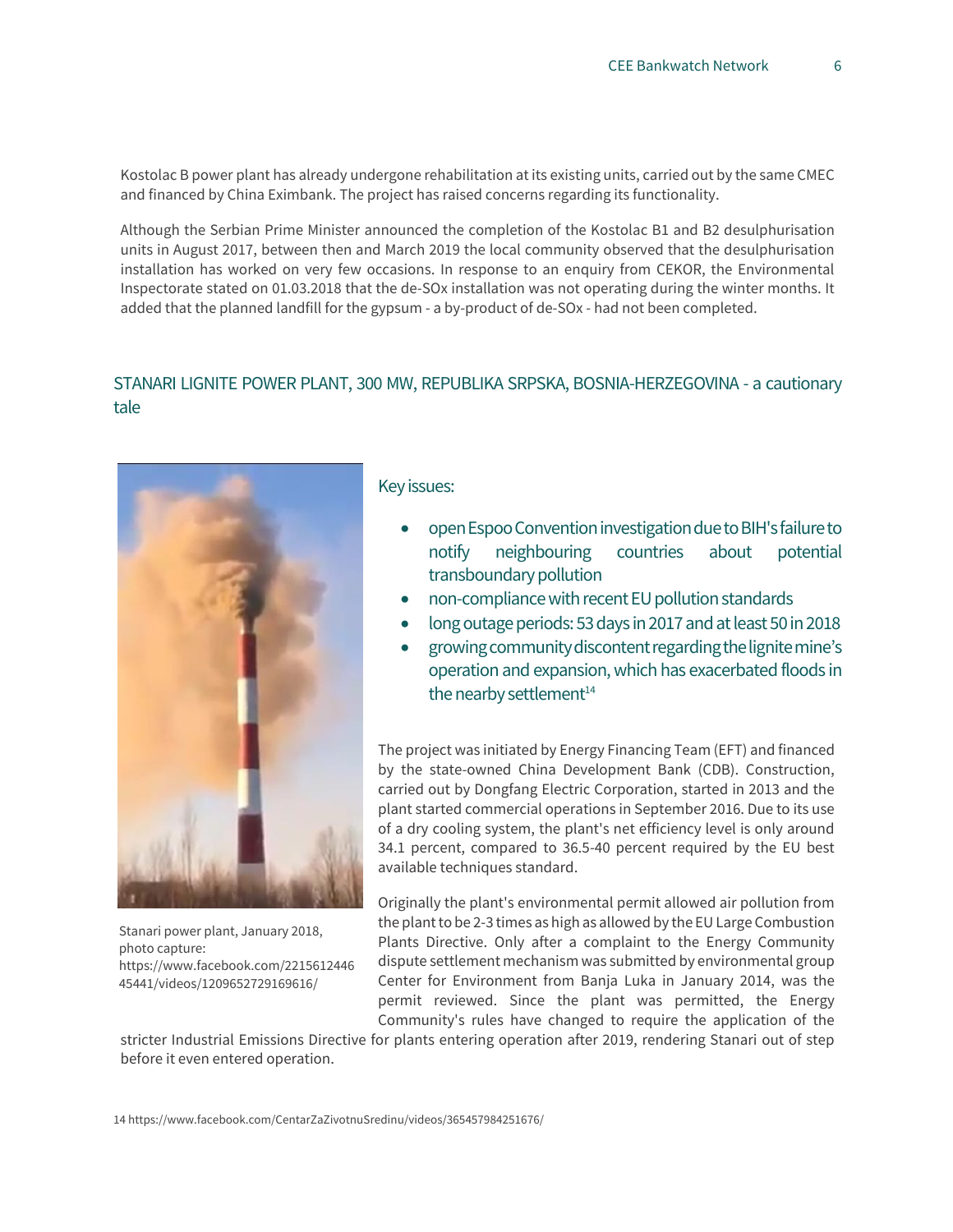Stanari is currently under examination by the Espoo Convention due to BIH's failure to notify neighbouring Croatia and Serbia about the plant's potential transboundary impacts. This also raises doubts about whether the project complies with Article 21 of China's Green Credit Directive, requiring national legislation to be followed during its preparation.



Stanari mine and power plant in the background, photo capture: https://www.facebook.com/CentarZaZivotnuSredinu/videos/365457984251676/

In May 2017 media [reported](http://af.reuters.com/article/energyOilNews/idAFL8N1IO3XI) that Croatia's HEP is considering buying the Stanari power plant from EFT, [or a](https://www.vecernji.ba/vijesti/hep-zeli-kupiti-50-posto-te-stanari-u-doboju-investicija-od-nekoliko-stotina-mil-km-1171311) [50%](https://www.vecernji.ba/vijesti/hep-zeli-kupiti-50-posto-te-stanari-u-doboju-investicija-od-nekoliko-stotina-mil-km-1171311)  [share in it, r](https://www.vecernji.ba/vijesti/hep-zeli-kupiti-50-posto-te-stanari-u-doboju-investicija-od-nekoliko-stotina-mil-km-1171311)aising questions about its profitability. No further information has become available since then.

According to data on the [ENTSO-E platform, i](https://goo.gl/PRBTZ1)n 2017 Stanari was offline for at least 53 days between March and December and in 2018 for at least 50 days throughout the year. A letter from the energy system operator of Bosnia-Herzegovina explains that the plant was mainly undergoing technical "corrective" fixes on those days. The fact that a new unit needed to be taken offline for such long periods of time raises questions about the plant's readiness to go online at all.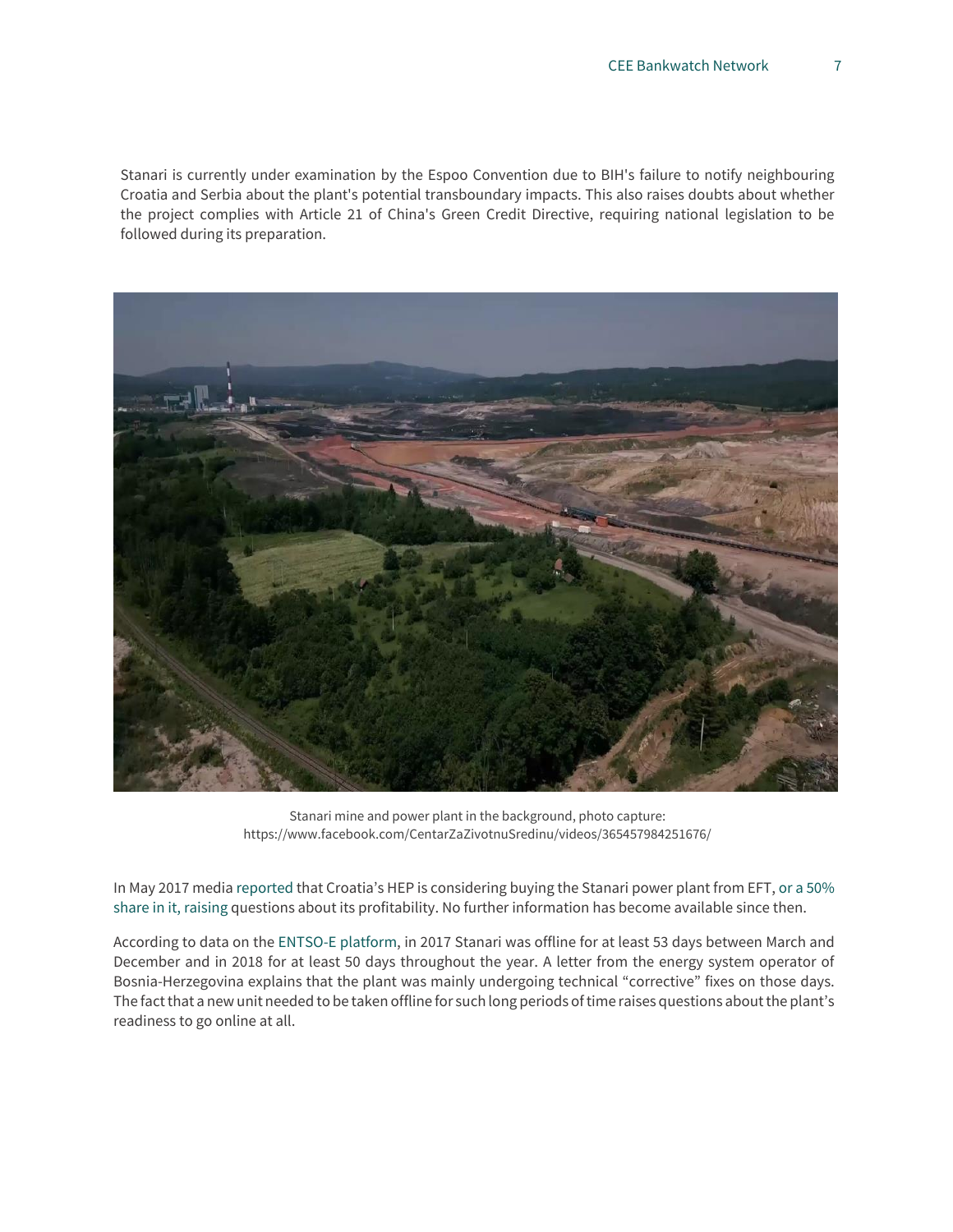

## TUZLA 7, 450 MW, FEDERATION OF BIH, BOSNIA-HERZEGOVINA

Tuzla ash disposal site and power plant in the background, photo capture: https://www.facebook.com/CentarZaZivotnuSredinu/videos/551026885345677/

## Key issues:

- ongoing Energy Community infringement procedure for the loan guarantee, considered illegal state aid $15$
- open Espoo Convention investigation due to BIH's failure to notify neighbouring countries about potential transboundary pollution
- not designed to be in line with the new EU LCP BREF pollution control standards
- $\bullet$  uneconomic even at current  $CO<sub>2</sub>$  prices
- vocal community opposition tothe construction of a new ash disposal site for the new unit

In August 2014, publicly-owned electricity company Elektroprivreda Bosne and Hercegovine (EPBiH) signed a constructio[n contract with China Gezhouba Group a](http://www.cggc.cc/2014-09/10/content_18574821.htm)nd Guangdong Electric Power Design for the construction of a new unit at Tuzla, after Japan's Hitachi - [also shortlisted -](http://www.vidiportal.ba/novosti/drtvo/27525-blok-7-ko-su-akteri-prevare-stoljea-u-tuzli) [dropped out of the project p](http://www.vidiportal.ba/novosti/drtvo/27525-blok-7-ko-su-akteri-prevare-stoljea-u-tuzli)artly due to its poor economics.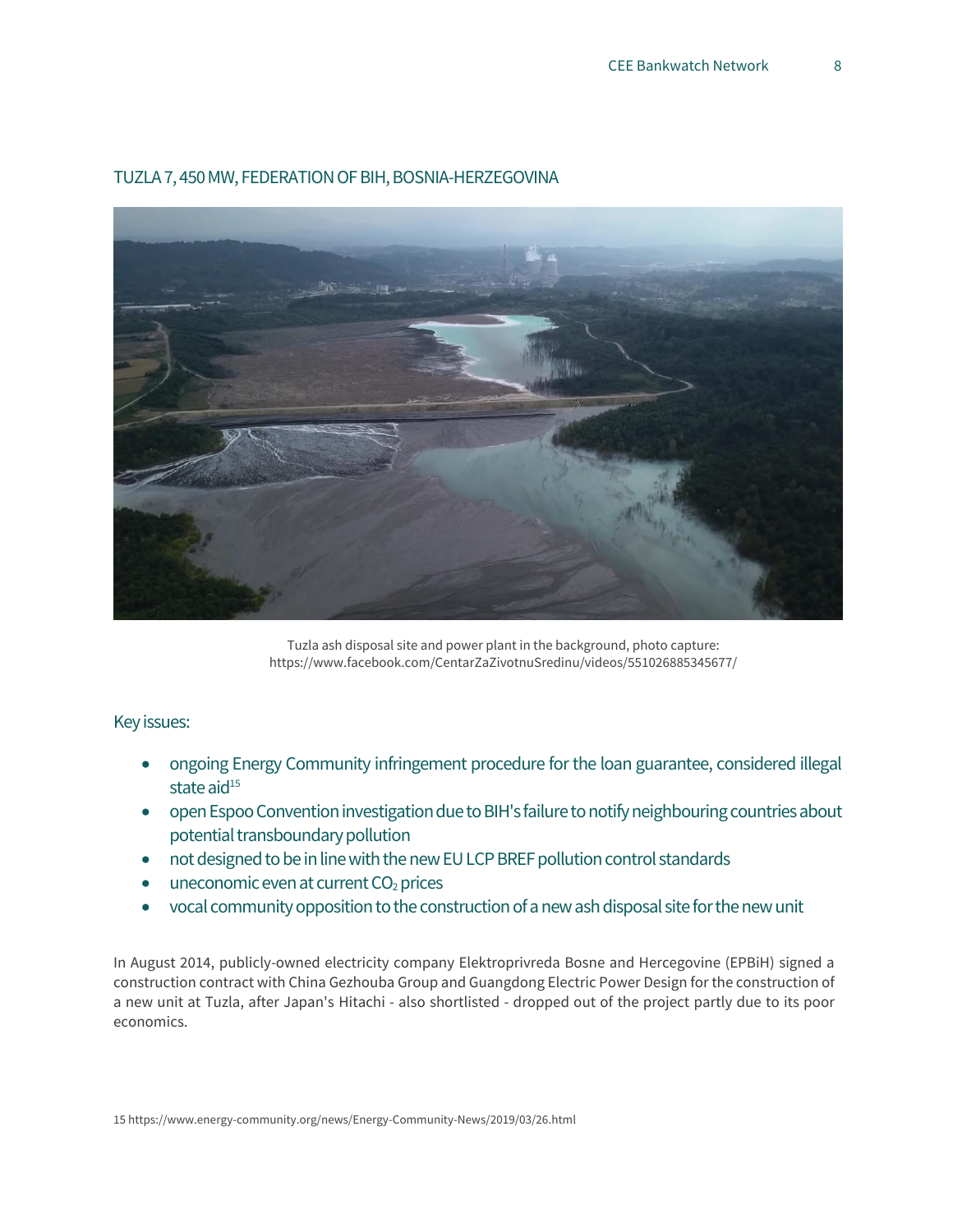The price tag for construction at the time was EUR 785.7 million, but it was later [admitted that](http://www.avaz.ba/clanak/203081/jasarevic-uvjeti-razvojne-banke-kine-za-gradnju-bloka-7-u-tuzli-neprihvatljivi?url=clanak/203081/jasarevic-uvjeti-razvojne-banke-kine-za-gradnju-bloka-7-u-tuzli-neprihvatljivi) [the project was](http://www.avaz.ba/clanak/203081/jasarevic-uvjeti-razvojne-banke-kine-za-gradnju-bloka-7-u-tuzli-neprihvatljivi?url=clanak/203081/jasarevic-uvjeti-razvojne-banke-kine-za-gradnju-bloka-7-u-tuzli-neprihvatljivi)  [not economically feasible i](http://www.avaz.ba/clanak/203081/jasarevic-uvjeti-razvojne-banke-kine-za-gradnju-bloka-7-u-tuzli-neprihvatljivi?url=clanak/203081/jasarevic-uvjeti-razvojne-banke-kine-za-gradnju-bloka-7-u-tuzli-neprihvatljivi)n this form. The current [construction cost o](http://www.klix.ba/biznis/investicije/bajazit-jasarevic-direktor-elektroprivrede-bih-pripremni-radovi-na-izgradnji-bloka-7-moguci-u-2017/160427008)f the plant is EUR 722 million, but it is unclear what compromises have been made to lower the cost.

A feasibility analysis, by the Banja Luka-based Institute for Construction<sup>16</sup>, assumes that Tuzla 7 will have to start paying a carbon price only in 2034 and that it will only be EUR 7.1 per tonne, rising to EUR 12.12 per tonne in 2061. Considering the ETS price is currently over EUR 24 per tonne, this leads to a serious underestimate of the plant's generation costs.

The assessment assumes annual CO2 costs of EUR 2.7 million in 2034, rising to EUR 31.4 million in 2061. Yet even at 20 EUR/tonne, the annual cost would be EUR 51.87 million.

Moreover, the projected price at which coal would be sold by Elektroprivreda BIH's mines to the Tuzla 7 plant is EUR 21.87/tonne. This is lower than 2013-2016 production price.

Additionally, in this period the coal production price was higher than the sales price, while the Government granted State aid to the mines to pay off unpaid social contributions.<sup>17</sup> If the coal sales price covered the costs of production, it would have to increase.

Both of these issues would significantly increase the cost of generation from the projected EUR 42.45/MWh. This raises the risk of the plant becoming a stranded asset.

Given that EPBiH is state-owned, it is the public purse that will pay if the project is unprofitable.

Tuzla 7 obtained a new environmental permit in July 2016 as the original one from 2009 expired in November 2015. The permit is being [challenged in court](https://bankwatch.org/news-media/for-journalists/press-releases/lawsuits-and-complaints-pile-against-planned-bosnia-and-he) [b](https://bankwatch.org/news-media/for-journalists/press-releases/lawsuits-and-complaints-pile-against-planned-bosnia-and-he)y Ekotim, due to procedural irregularities and deficiencies in the permit.

In addition, local people from the village of Šićki Brod are resisting the construction of the ash landfill for the new plant. In early April 2016 they [delivered a petition with 2100 signatures](http://balkans.aljazeera.net/vijesti/zitelji-tuzlanskih-naselja-termoelektrana-uzrok-karcinoma) against the proposal to the Federal Ministry of Environment and Tourism.

On 27 November 2017 at the China-Central and Eastern Europe summit, [a surprise signing o](https://bankwatch.org/press_release/rushed-loan-approval-for-tuzla-7-coal-plant-but-project-far-from-ready)f an Eximbank loan contract for Tuzla 7 took place.

On 1 April 2019, the Federation of BiH parliament approved a guarantee for the planned loan from China Exim Bank, which brought the case strong criticism from the European Commissioner for Enlargement<sup>18</sup> as well as an infringement case opened by the Energy Community for failure to comply with EU state aid legislation, transposed through the Energy Community Treaty.

Like Kostolac B3, Tuzla 7 is not designed to be in line with the new EU LCP BREF pollution control standards. In November 2013, the Center for Ecology and Energy from Tuzla launche[d a](http://www.ekologija.ba/userfiles/file/Uticaj%20termoelektrana%20na%20zdravlja%20stanovnistva.pdf) [report on the health impacts o](http://www.ekologija.ba/userfiles/file/Uticaj%20termoelektrana%20na%20zdravlja%20stanovnistva.pdf)f existing and planned coal thermal power plants in the Tuzla area. Using WHO methodology, the study found that coal plants around Tuzla, including Tuzla 7 and the planned unit at Banovići, are expected to cause total healthrelated economic costs of EUR 810 million and the loss of 39,000 life-years in the period 2015-2030.

17 [https://bankwatch.org/wp-content/uploads/2015/06/EnCom-state-aid-cases-08Jun2015\\_0.pdf](https://bankwatch.org/wp-content/uploads/2015/06/EnCom-state-aid-cases-08Jun2015_0.pdf)

18 <http://ba.n1info.com/English/NEWS/a321510/Johannes-Hahn-concerned-about-Block-7-loan-from-China-Exim-Bank.html>

<sup>16</sup> Ocjena kritičnih varijabli studije izvodljivosti bloka 7, TE Tuzla, Institut za građevinarstvo "IG", d.o.o, Banja Luka, 2018. - Assessment of the Critical Variables of the Feasibility Study for Unit 7 of the Tuzla power plant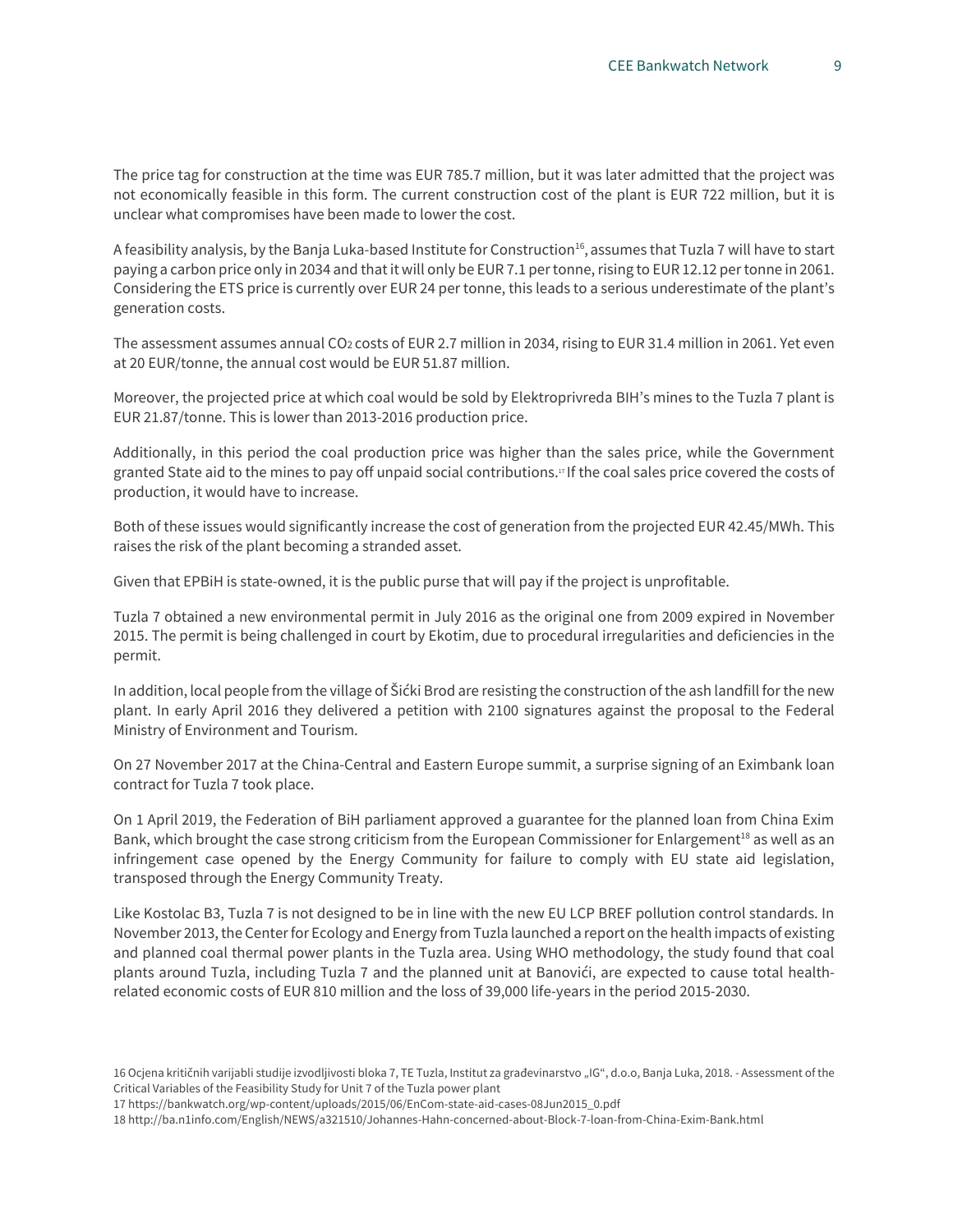## **5. Coal projects in EU accession countries which may receive Chinese funding**

#### BANOVIĆI, 350 MW, FEDERATION OF BIH, BOSNIA-HERZEGOVINA

Key issues:

- EIA permit challenged in court
- open Espoo Convention investigation due to BIH's failure to notify neighbouring countries about the plant's potential transboundary impacts
- no assessment of joint impacts of Tuzla 7 and Banovići plants
- concerns about water supply

A new plant at the Banovići mine near Tuzla is planned by the predominantly state-owned [RMU](http://rmub.ba/) [Banovići](http://rmub.ba/)  (Banovići Brown Coal Mines). On 24.11.2015 an [EPC contract was signed w](http://www.dec-ltd.cn/en/index.php/asnews/detail/?subCategory=News&nid=300)ith Dongfang. Financing is expected from the Industrial and Commercial Bank of China (ICBC) but has not been signed yet.

There is a serious lack of energy planning and co-ordination between Tuzla 7 and Banovići. It is very unlikely that two plants just a few kilometres from one another can both be feasible, but they are being developed in parallel, each as if the other did not exist.

The capacity of the Banovići plant was changed during the tender process from 300 MW to 350 MW, which as well as being questionable from the procurement perspective, meant that a new environmental impact assessment had to be carried out in 2015.

A new environmental permit was issued on 11 January 2016 but the Ministry for the Environment and Tourism failed to notify even those who had taken part in the consultation process. It was nearly two months before NGO [Ekotim w](http://ekotim.net/bs/)as able to obtain the permit. Ekotim is challenging the permit in court due to deficiencies in the procedure, the EIA study and the permit.

Another issue of concern with the planned plant is water use. A new reservoir i[s planned at](http://www.fmoit.gov.ba/ba/clanak/1106/dopuna-studije-o-procjeni-utjecaja-na-okoliscaron-rmu-banovii-dd-akumulacija-ramii) [Ramići](http://www.fmoit.gov.ba/ba/clanak/1106/dopuna-studije-o-procjeni-utjecaja-na-okoliscaron-rmu-banovii-dd-akumulacija-ramii) that would be used to cool the coal plant, however filling the reservoir during drier periods may be in direct competition with filling Lake Modrac, which is used for drinking water for Tuzla and for cooling the Tuzla power plant. A further concern is that only an earth dam is planned to keep the reservoir in place, which may not be enough in times of heavy rainfall. It may pose a danger to communities downstream. As these weaknesses were not addressed in the environmental permit for the reservoir, it too is now being challenged in court by Ekotim.

For several years, both Tuzla 7 and Banovići were backed by the Federal government. However in December 2017 the Federal Ministry for Spatial Planning [denied RMU Banovići a construction](https://bankwatch.org/wp-content/uploads/2017/12/officialdocument-Banovici-permit-denied.pdf) [permit f](https://bankwatch.org/wp-content/uploads/2017/12/officialdocument-Banovici-permit-denied.pdf)or the plant. Key issues such as water supply, coal supply, wastewater, flue gases and disposal had not been resolved, and the Ministry concluded that the project is not in line with the Tuzla Canton spatial plan. It remains to be seen whether the plant goes ahead in spite of this blow.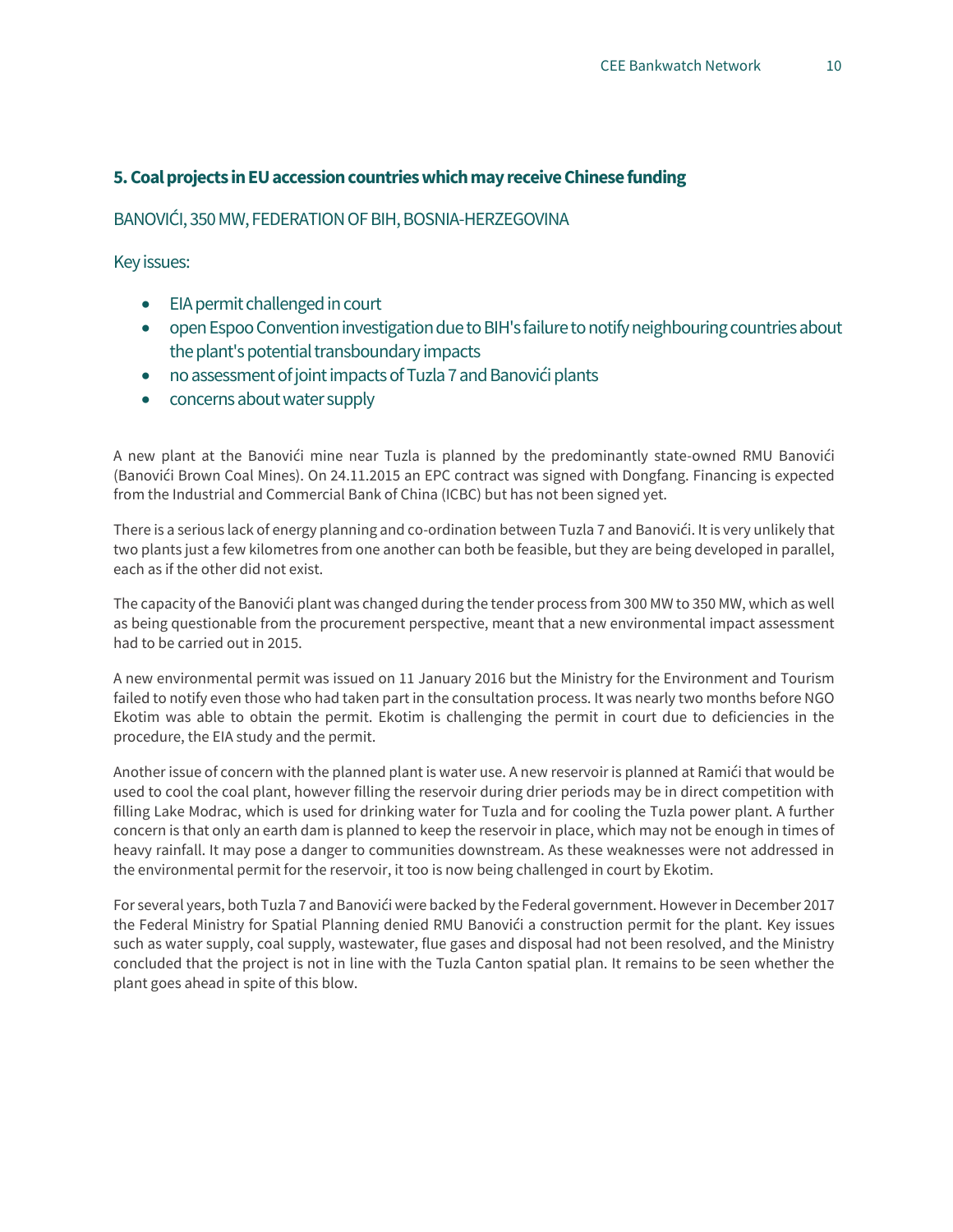#### KAMENGRAD, 2 X 215 MW, FEDERATION OF BIH, BOSNIA-HERZEGOVINA

After years of vague plans for this project, a Memorandum of Understandin[g was signed a](http://en.ceec.net.cn/art/2017/11/30/art_138_1527770.html)t the China-CEE summit in Budapest on 27 November 2017 between Energy China International, Lager Group of Bosnia-Herzegovina, and the Federation of BiH government. The plant would be built at a site where there is a coal mine but no existing power plant.

At a public debate on the adoption of the Una-Sana Canton spatial plan in August 2018, citizens and the local council of Sanski Most (the nearest city) demanded the removal of the power plant project from the plan. A petition calling for this was signed by 1400 Sanski Most residents in just three days too. According to the vicechair, the Municipal Council reached a "strong conclusion for banning the construction of a thermal power plant in Sanski Most"<sup>19</sup>.

## UGLJEVIK III LIGNITE POWER PLANT, 2 X 300 MW, REPUBLIKA SRPSKA, BOSNIA-HERZEGOVINA

Key issues:

- Environmental assessment invalid after successful NGO complaint to Energy Community
- Low net efficiency (34.1 percent)
- open Espoo Convention investigation due to BIH's failure to notify neighbouring countries about potential transboundary pollution

Ugljevik III is promoted by Russian billionaire Rashid Sardarov's Comsar Energy. Comsa[r reported in 2013 t](http://comsar.com/pressnews/press/comsar-energy-signed-epc-contract-china-power-engineering-and-consulting-group)hat it had signed a construction contract with China's China Power Engineering and Consulting Group Corporation (CPECC). However in 2017 it was [reported](https://www.capital.ba/probijeni-svi-rokovi-za-izgradnju-te-ugljevik-3/) that [negotiations with the company failed a](http://www.capital.ba/probijeni-svi-rokovi-za-izgradnju-te-ugljevik-3/)nd no new contract has been signed.

Before the October 2014 elections in BIH there was a flurry of activity, with the Republika Srpska government declaring it a project of public interest and issuing a partial construction permit, but since then there has been little progress.

In mid-2017 the Supreme Court of Republika Srpska cancelled the project's environmental permit. However, the Ministry of Spatial Planning, Construction and Ecology responded by issuing another permit without repeating the environmental assessment. This new permit was challenged in court by the Center for Environment.

[An analysis](http://bankwatch.org/sites/default/files/analyis-Ugljevik-06Oct2014.pdf) published by th[e Center for Environment a](http://www.czzs.org/)lso shows that the environmental assessment lacked key data and that the expected SO2, NOx and dust emissions are false. After a formal complaint was submitted to the Energy Community, in August 2017 [a dispute settlement case was opened](https://www.energy-community.org/news/Energy-Community-News/2017/08/08.html) on the issue. In November 2018 the Bosnia-Herzegovina authorities [agreed not to use the environmental assessment](https://energy-community.org/news/Energy-Community-News/2018/011/28a.html) for the project, meaning that the whole process would have to be repeated if the project goes ahead.

Ugljevik III is also currently under examination by the Espoo Convention due to Bosnia and Herzegovina's failure to notify neighbouring countries about the plant's transboundary impacts.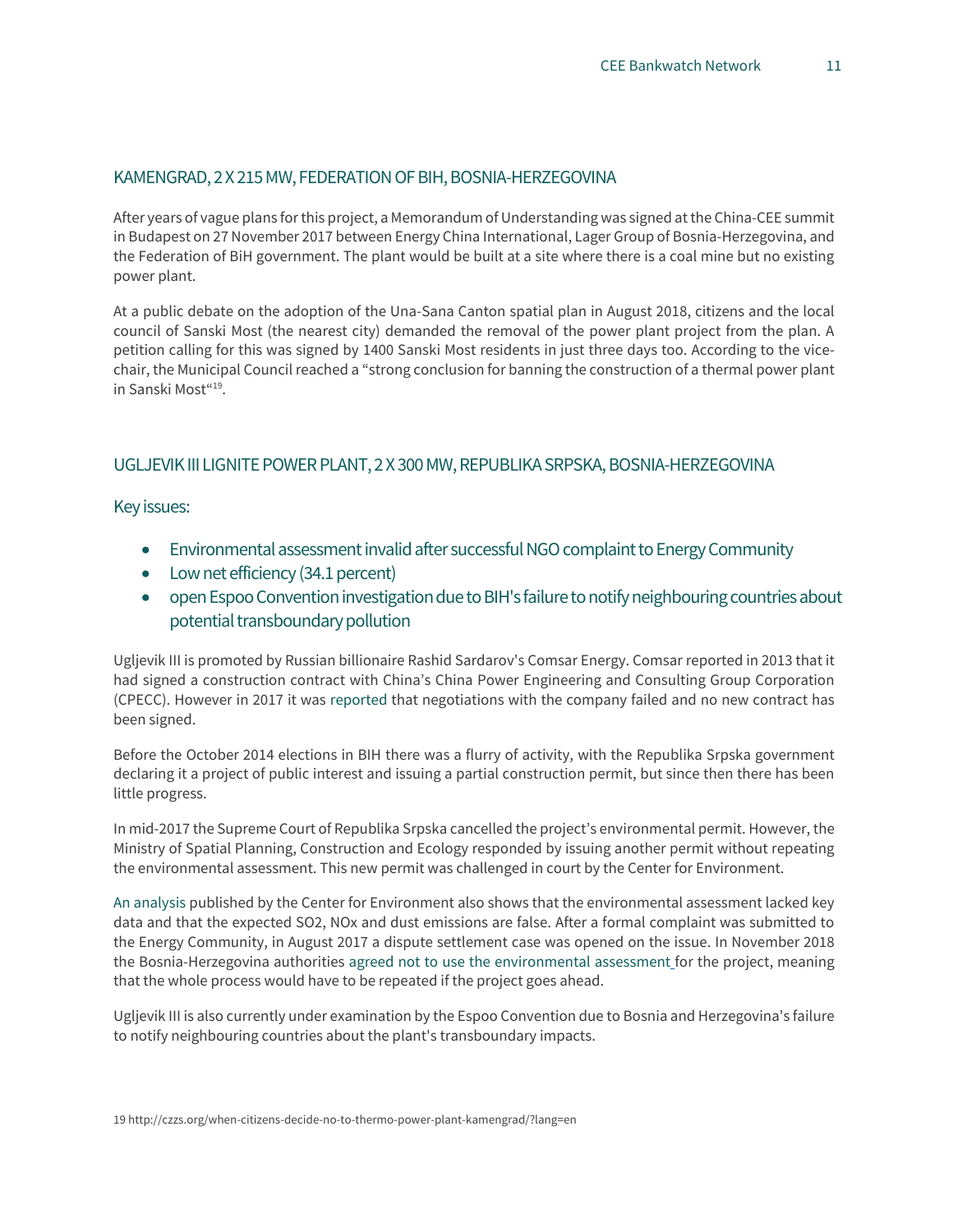## GACKO II LIGNITE POWER PLANT, 350 MW, REPUBLIKA SRPSKA, BOSNIA-HERZEGOVINA

Key issues:

- unrealistically low  $CO<sub>2</sub>$  price included in the feasibility study
- underestimation of coal sale price
- unreferenced assumption that electricity produced in Gacko would be exported

After several Chinese companies had expressed interest in the project, in December 2017 a "general contract" [was signed w](http://www.vladars.net/sr-SP-Cyrl/Vlada/media/vijesti/Pages/Potpisan-Op%C3%85%C2%A1ti-ugovor-o-realizaciji-projekta-izgradnje-Termoelektrane-,,Gacko-2%C3%A2%C2%80%C2%9C.aspx)ith China Machinery Engineering Corporation (CMEC) and Emerging Markets Power Fund. However, there is no sign of a tender having taken place so it is not clear what the exact nature of the document is. At the signing, Minister of Energy Industry and Mining Petar Đokić stated that another agreement would soon be signed to form a project company. If so, this would be highly unusual in a region where Chinese involvement in coal plants was so far limited to construction contracts. The plant would be built at the site of the existing plant in Gacko but no environmental impact assessment has been undertaken yet.



Gacko power plant and mine, https://www.direkt-portal.com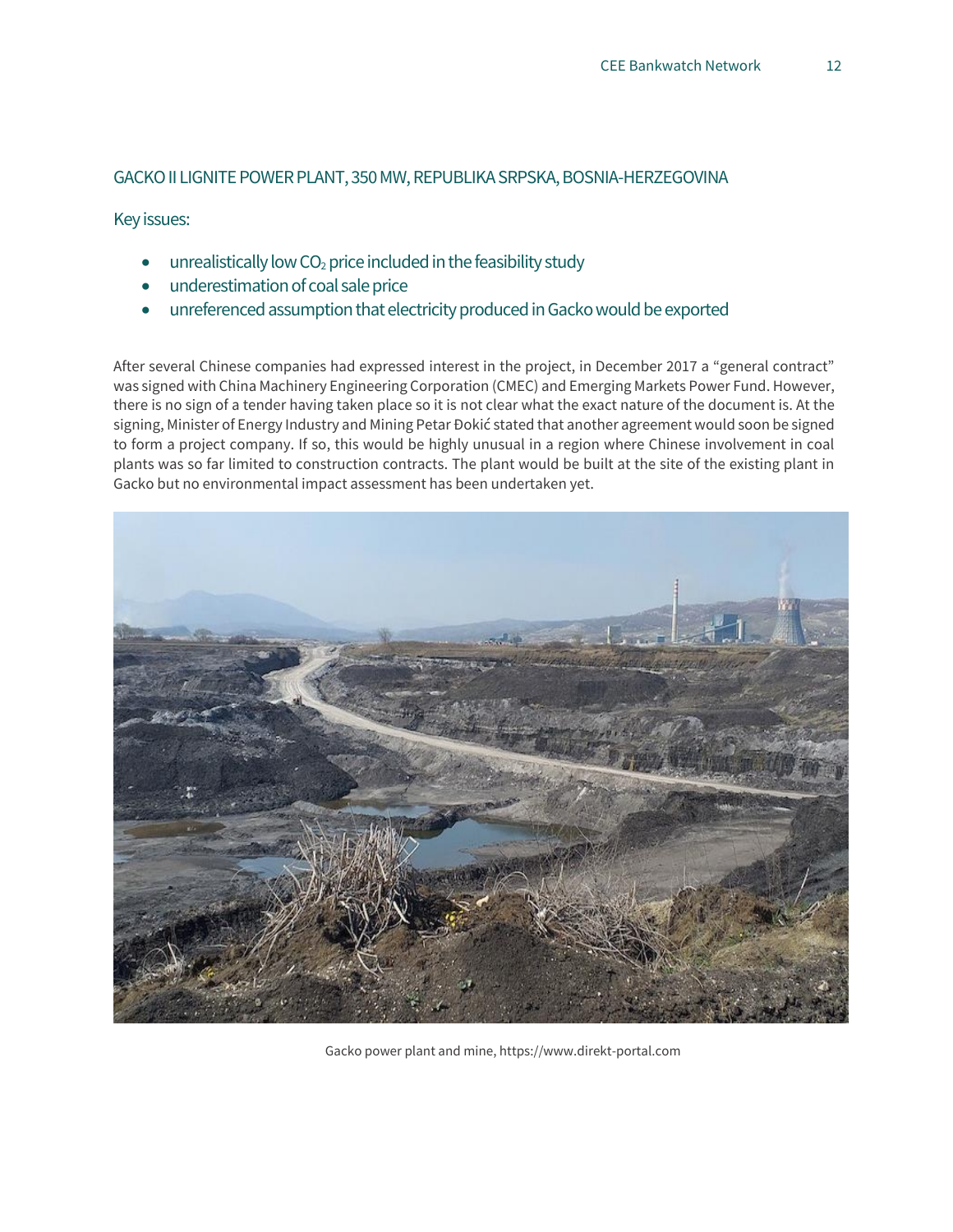Gacko II's [feasibility study is highly questionable f](https://bankwatch.org/blog/planned-gacko-ii-lignite-plant-in-bosnia-herzegovina-likely-to-make-losses-shows-new-analysis)or three main reasons:

- EUR 18/tonne is mentioned in the study as a realistic coal price yet the amount used in the calculation is much lower, around EUR 13.3/tonne.
- It foresees export of all the electricity generated, at a price of EUR 50/MWh, except in exceptional cases when 30% would be sold on the domestic market at EUR 19.90/MWh. There no evidence that the electricity would find a market and that it could be sold at this price - which is higher than the real export price in recent years. Moreover, the scenario including 30% of electricity being sold domestically is not even examined in the calculation – if it was it would show that the plant is unprofitable.
- A CO<sub>2</sub> price of EUR 5/tonne is mentioned in the text, but not included in the calculation. Even this very low  $CO<sub>2</sub>$  price would take the plant into the realm of unprofitability.

### **6. Other energy projects in Southeast Europe with (potential) involvement of Chinese companies**

Chinese companies have expressed interest in a number of other energy projects in the region.

In Serbia, [projects reported to have caught Chinese attention include](http://www.balkanmagazin.net/nafta-i-gas/cid177-100718/prof-dr-zorana-mihajlovic-energetika-i-politika-uvek-idu-zajedno) the Radljevo lignite mine at the Kolubara mine complex, the Morava 2 lignite power plant, the Štavalj power plant and mine, as well as the Kovin energy complex and Nikola Tesla B3 lignite plant in Obrenovac. However, none of them are likely to go ahead before 2025 according to the 2017 implementation plan for the national energy strategy.

In Republika Srpska, BiH, Chinese company Sinohydro [signed a deal with EFT](http://eng.sinohydro.com/index.php?m=content&c=index&a=show&catid=21&id=28) [t](http://eng.sinohydro.com/index.php?m=content&c=index&a=show&catid=21&id=28)o construct the 35 MW Ulog hydropower plant project on the river Neretva in September 2012, however the project did not go well. Some preliminary works on access roads started and in April 2013 a construction permit was issued for the main project, but then in early July 2013, within just four days of one another, [two workers died](http://www.novosti.rs/vesti/planeta.300.html:443196-Banjaluka-Dva-radnika-poginula-gradiliste-zatvoreno) [in](http://www.novosti.rs/vesti/planeta.300.html:443196-Banjaluka-Dva-radnika-poginula-gradiliste-zatvoreno) separate landslide incidents. Since then it has been [reported t](http://koncesije-rs.org/lat/index.php?prikaz=stranica&id=15)hat the project has been re-designed. In March 2018 EFT reported having [signed a deal](http://www.eft-group.net/index.php/news/single/82/EFT-signed-the-contract-for-supervision-of-HPP-Ulog-construction) [with Sinohydro t](http://www.eft-group.net/index.php/news/single/82/EFT-signed-the-contract-for-supervision-of-HPP-Ulog-construction)o construct the plant.

A memorandum of cooperation between China's state-owned China National Aerotechnology International Engineering Corporation (AVIC) and Republika Srpska's Ministry of Energy was also [signed i](https://balkangreenenergynews.com/memorandum-of-cooperation-on-construction-of-hpp-buk-bijela-signed/)n 2017 for the controversial 93.5 MW [Buk Bijela hydropower plant](https://bankwatch.org/project/buk-bijela-the-upper-drina-cascade) on the river Drina near the Montenegrin border. The Aarhus Center, Sarajevo, has [challenged the project's environmenta](https://bankwatch.org/press_release/court-complaints-launched-against-bosnia-herzegovina-hydropower-permits)l permit in court.

Chinese companies are also interested in the the 160 M[W Dabar p](https://renewablesnow.com/news/chinas-dongfang-shows-interest-in-construction-of-dabar-hpp-in-bosnia-574898/)lant in Bosnia-Herzegovina, part of the larger Gornji Horizonti complex. Communities in the downstream Neretva delta in Croatia, as well as environmental NGOs such as WWF, say that the project woul[d threaten](http://croatia.panda.org/en/what_we_do/freshwater/dinaric_arc_sustainable_hydropower_initiative__dashi__/neretva_and_trebinjica_river_basin__bih_cro_/) [wetlands and worsen salination o](http://croatia.panda.org/en/what_we_do/freshwater/dinaric_arc_sustainable_hydropower_initiative__dashi__/neretva_and_trebinjica_river_basin__bih_cro_/)f one of Croatia's most fertile agricultural areas.

Power China and the State Development and Investment Corporation (SDIC) are als[o reported](http://www.vijesti.me/vijesti/kinezi-zele-da-grade-hidroelektrane-na-moraci-940066) [to be interested](http://www.vijesti.me/vijesti/kinezi-zele-da-grade-hidroelektrane-na-moraci-940066)  in the controversia[l Morača dam](http://www.balkaninsight.com/en/article/tender-failure-leaves-moraca-dam-project-hanging) project in Montenegro, which would endanger the spectacular Skadar Lake Ramsar site.

China has emphasised that it is also ready to invest in wind and solar but that the governments are generally not coming forward with such projects. However, there have been some concrete steps forward in this field. At the 2017 China-CEE summit in Budapest on 27 November 2017 in Budapest, an EPC contract with a 15-year maintenance agreement for the [48 MW Kupres 1 wind](http://www.mofcom.gov.cn/article/i/jyjl/m/201711/20171102677286.shtml) [park was signed. I](http://www.mofcom.gov.cn/article/i/jyjl/m/201711/20171102677286.shtml)n Croatia, Chinese company Norinco International Cooperation Ltd has also [bought a share in a 156 MW wind farm project n](https://eng.yidaiyilu.gov.cn/qwyw/rdxw/47334.htm)ear Senj.